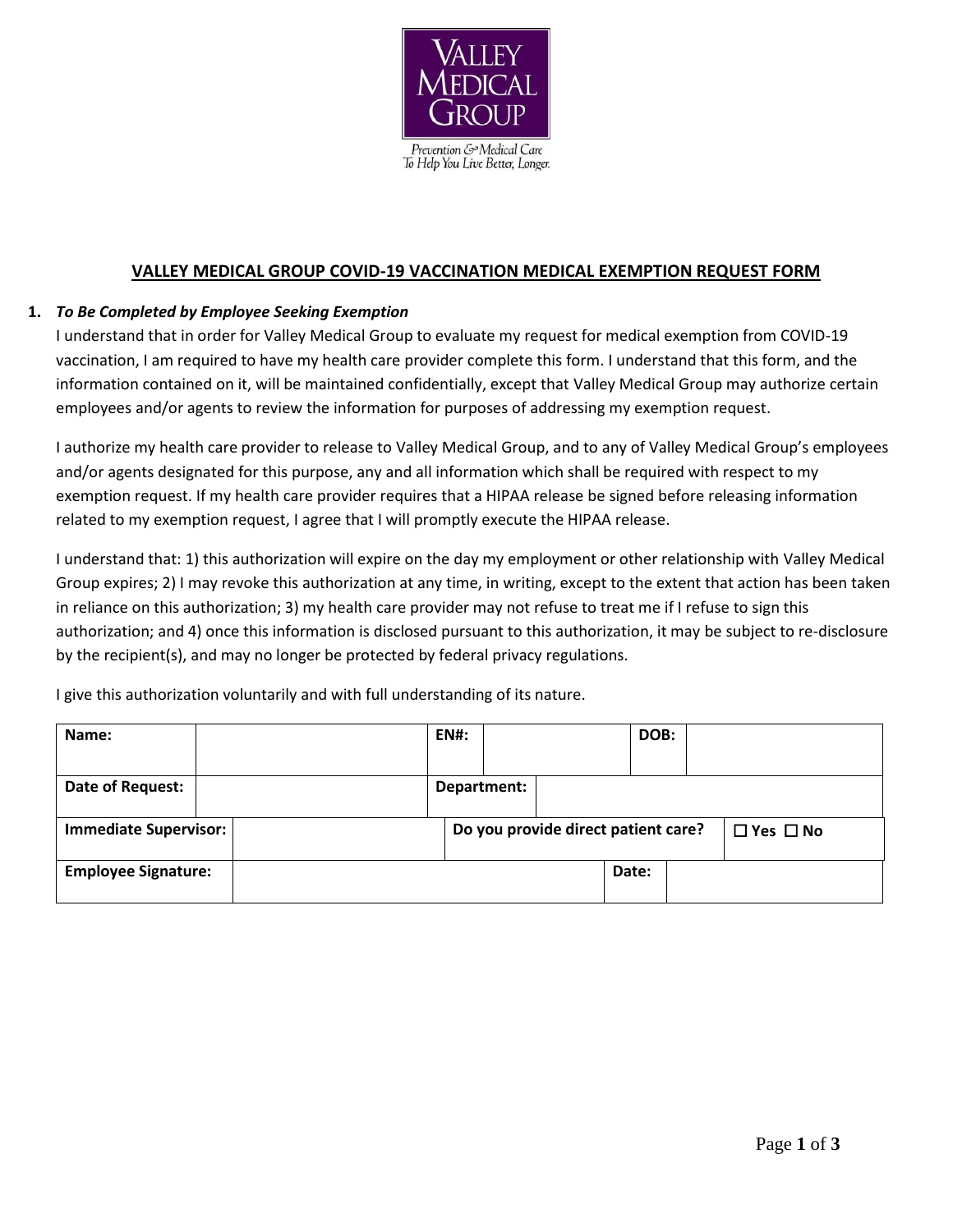

## **2.** *To Be Completed by Health Care Provider*

**Information Regarding COVID-19 Vaccination Requirement:** By no later than *October 1, 2021*, as a staff and patient safety initiative, Valley Medical Group will require COVID-19 vaccination, similar to influenza, MMR, and other required vaccination, for all employees and medical staff, as well as other health care personnel working at Valley Medical Group. COVID-19 vaccination has been proven to be extremely safe and highly effective at preventing COVID-19 infection, severe disease, hospitalization, and death. The Advisory Committee on Immunization Practices (ACIP) of the Centers of Disease Control and Prevention (CDC) recommends all adults receive COVID-19 vaccine. Your patient, named above, is requesting a medical exemption from COVID-19 vaccination. Medical exemption is allowed only for individuals with a recognized contraindication to the vaccines offered, a documented history of anaphylaxis or an immediate allergic reaction after a single dose of any of the vaccines necessitating a 2-dose series, and on a case-by-case basis, for individuals who developed a rare severe adverse reaction that has been medically documented by a healthcare provider. In addition, time-limited medical exemptions will be considered for individuals who are currently pregnant or who received a COVID-19 monoclonal antibody treatment for acute COVID-19 illness.

**Instructions for Completing this Form:** If your patient has a medical condition that you believe would qualify them for exemption from the COVID-19 vaccination requirement based on the criteria described above, please complete this form and attach any related medical documentation. Requests will be reviewed on a case-by-case basis. Clarification and/or additional documentation may be requested from the individual and/or their health care provider. The individual may also be referred for further assessment to an allergist in advance of a determination being.

**Medical Exemption Request:** I certify that this patient is under my care and should not be vaccinated against COVID-19 for the following reason:

 $\Box$  Recognized contraindication to COVID-19 vaccination (please mark which one):

 $\Box$  Documented allergy to polyethylene glycol (PEG)

 $\Box$  Documented allergy to polysorbate

 $\Box$  Documented anaphylaxis or severe immediate allergic reaction to a dose of an mRNA COVID-19 vaccine (e.g. Pfizer-BioNTech or Moderna)

 $\Box$  Documented anaphylaxis or severe immediate allergic reaction to a dose of an adenovirus vector vaccine (e.g. Johnson & Johnson or AstraZeneca)

 $\Box$  Currently pregnant Due Date:

 $\Box$  Receipt of COVID-19 monoclonal antibody treatment Date of infusion: